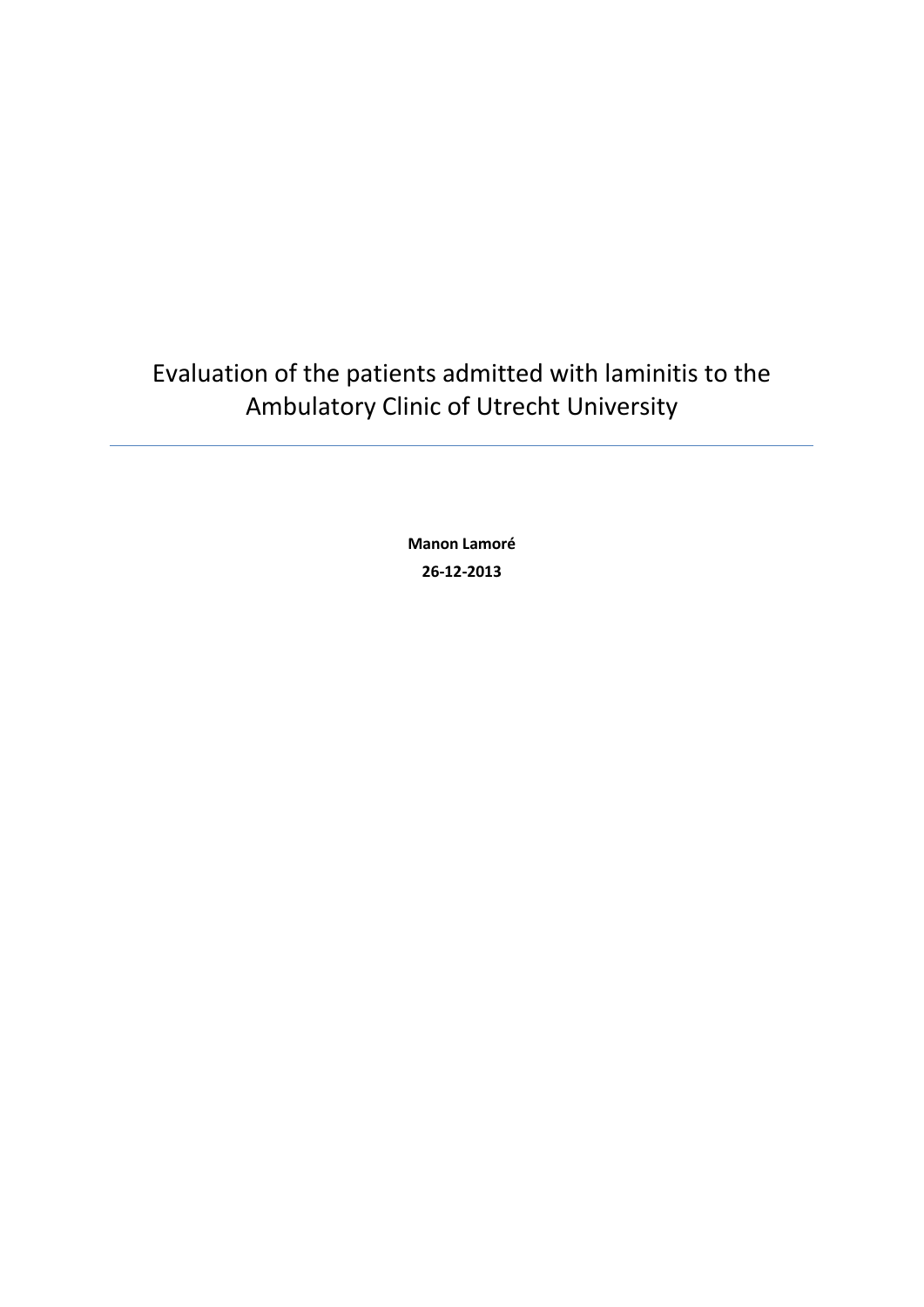# **Content**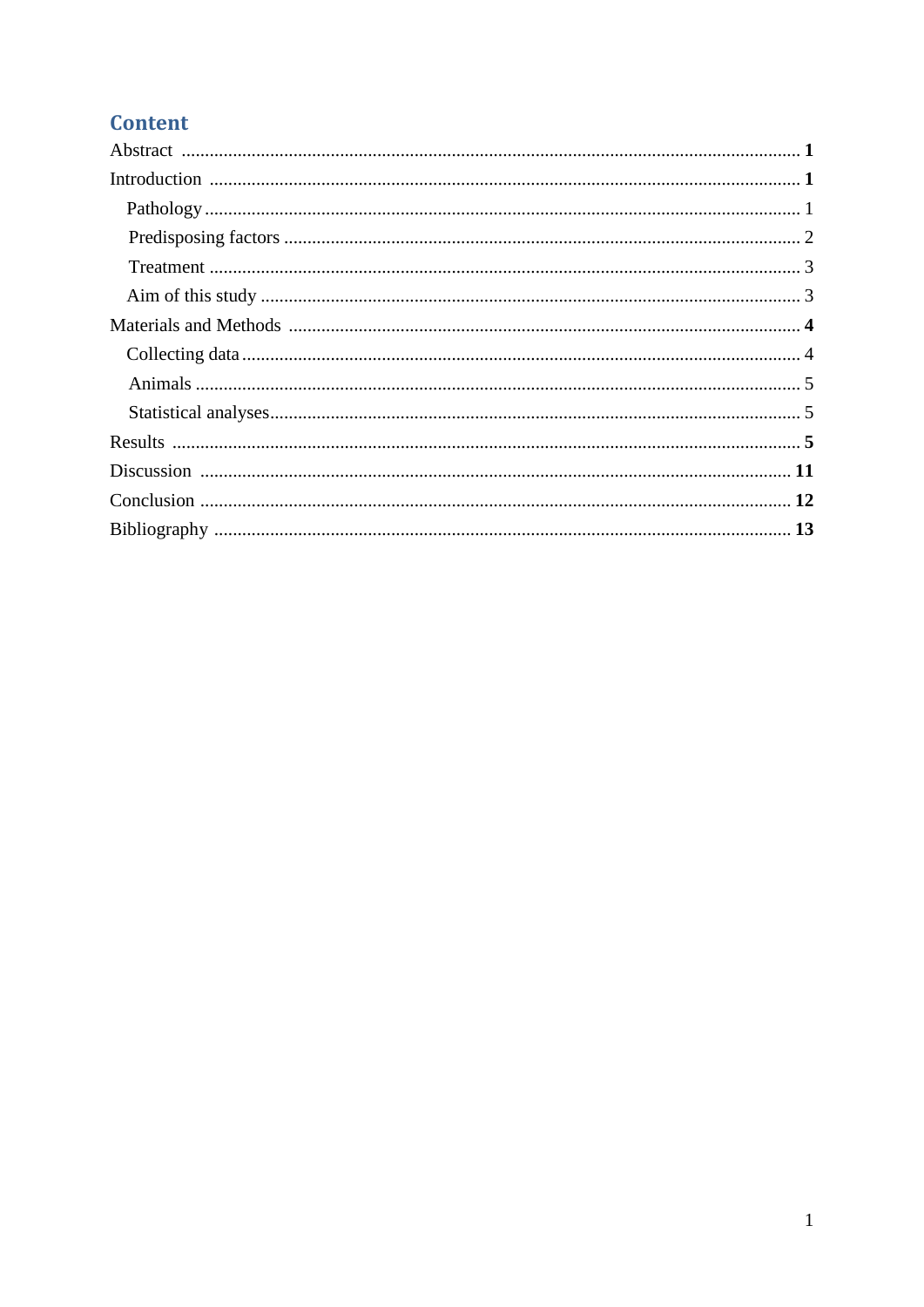# **Abstract**

Laminitis is a disease of the laminae in the hoof. Various predisposing factors can play a part in the development of laminitis. For example laminitis can be caused by carbohydrate overload, endotoxemia due to colitis or retained placenta, excessive unilateral weight-bearing due to lameness on the contralateral leg, PPID and EMS. The purpose of this study is to evaluate the patients admitted to the ambulatory clinic of Utrecht University between 2003 and 2013. This evaluation provides more information about the risk factors and underlying causes of laminitis in an ambulatory clinic.

Data was collected by analysing the case histories of the patients diagnosed with laminitis (n=365) and all patients of the Ambulatory Clinic of Utrecht University (n=10143). Data used in this study consist of: age, gender, breed, species and reported underlying cause.

Ponies and mares were at significantly higher risk of developing laminitis  $(P<0.05)$  compared to the total admitted population. 41% of the patients admitted with laminitis were diagnosed with an underlying endocrinopathy. 25% of these diagnoses were confirmed by blood tests. Equine Metabolic Syndrome (EMS) was most commonly differentially diagnosed in young horses (peak at category 11 up to 15 years) and Pituitary Pars Intermedia Dysfunction (PPID) in older horses (peak at category  $21+$  years).

Blood testing for PPID and EMS should be encouraged. From the 59% of the laminitic patients with unknown underlying cause, probably some patients do suffer from PPID or EMS and therefore these groups can be underestimated.

# **Introduction**

# **Pathology**

Laminitis is a disease of the laminae in the hoof. Beside the painfulness for the horse, laminitis has a large economic impact. Of the equine operations in the USA, 13% have one or more horses affected with laminitis annually.<sup>1</sup> The costs for the diagnosis and treatment amount to about 8 million dollars a year. Of the horses affected with laminitis, 75 % is in such condition that they must be euthanized. The loss of these horses costs 5 million dollars annually.<sup>2</sup>

The pathology of laminitis is characterised by the changes of the lamellae. The hoof wall is connected to the dermis with the dermal and epidermal lamellae. The lamellae are made up of a longer primary lamella with shorter secondary lamellae attached to it like a feather structure. In experimentally induced laminitis changes to the structure of the basement membrane are found with 48 hours after administration of carbohydrate overload. It is interrupted and no longer attached to the epidermal lamellae. The collagen of the basement membrane is damaged.<sup>3</sup> After seven days, the remaining epidermal basal cells can reconstruct a large part of the basement membrane. 4

However, other changes in the lamellae can't be repaired that easily. After the first episode laminitis the orientation of the primary (PEL's) and secondary epidermal lamellae (SEL's) are no longer symmetrical, the SEL's have been stretched and many of them are no longer attached to the PEL's. Eventually the primary dermal and epidermal lamellae are separated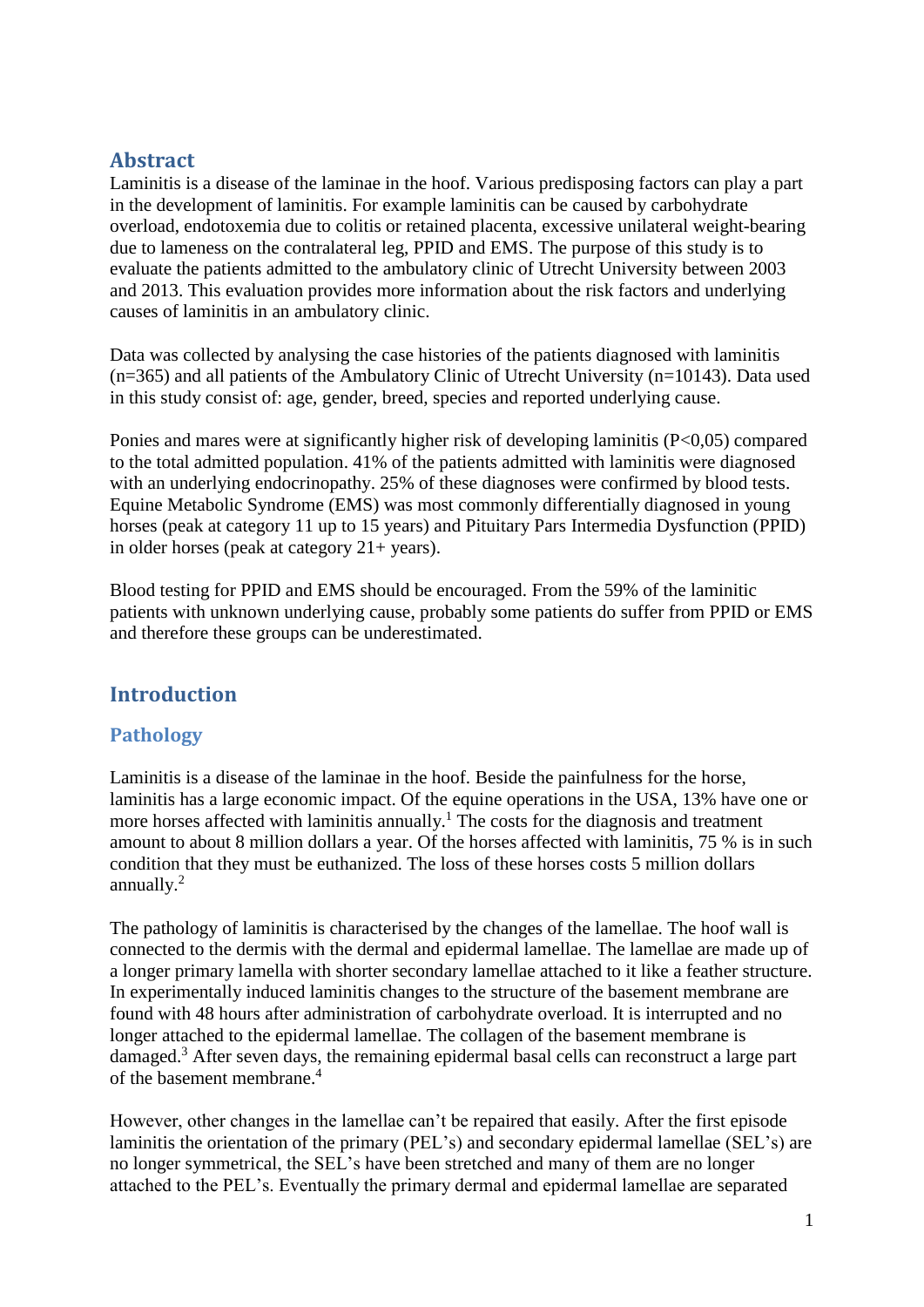from each other. This weakening of the lamellae can contribute to the sinking of the distal phalanx, caused by the decreased suspension in the hoof capsule. As a reaction to these alterations, neutrophils can migrate to the lamellae. Thus inflammation is not the cause of the pathology.  $3,4,5$ 

## **Predisposing factors**

In the development of laminitis, various predisposing factors can play a part. For example laminitis can be caused by carbohydrate overload, endotoxemia due to colitis or retained placenta, excessive unilateral weight-bearing due to lameness on the contralateral leg, PPID and EMS.

Pass et al suggest that laminitis occurring after acute diseases like sepsis and maybe carbohydrate overload is caused by the unavailability of glucose for the metabolism in the hooves. This change in glucose metabolism activates metalloproteinase, which can separate epithelial cells from their basement membrane. Because of the mechanical forces, the epithelia in the hooves are more affected by such conditions.<sup>6</sup>

Laminitis can be caused by endotoxemia. Endotoxemia can be induced by colitis, retention of fetal membranes and acute carbohydrate overload.

Another theory for the development of acute laminitis due to carbohydrate overload is a shift in gut flora. By fermenting of the carbohydrates by the bacteria, lactic acid is produced. Some bacteria die due to the low PH, giving the acid-resistant bacteria the opportunity to overgrow. In the study of Onishi et al, increased levels of *Enterobacteriaceae* and *Salmonella spp.* were found in corn starch and oligofructose infused horses. Components of this bacteria are able to disseminate hematogenously and cause inflammatory responses in other tissues.<sup>7</sup>

Though endotoxemia caused by gastrointestinal disease, retention of fetal membranes or carbohydrate overloading, can be a risk factor for laminitis. The endotoxin which can be found in the blood of horses in such conditions is LPS (Lipopolysaccharide). In studies horses where administrated with LPS, for example by the study of Tadros et al. However the administration of LPS didn't cause laminitis in these experimental conditions. Tadros et al suggested that in clinical disease horses are exposed to endotoxin over a longer period of time. They used LPS from one single strain of bacteria, in clinical disease the endotoxemia consists of different kinds of bacteria.<sup>8</sup>

Interestingly, the study of Karikoski et al, with horses diagnosed in first opinion equine hospital, showed that almost 90 percent of the horses diagnosed with laminitis had an underlying endocrinopathy. Of these horses, one-third was confirmed with PPID. In 84 percent of the laminitic horses, they found hyperinsulinemia. These horses also showed signs of EMS.<sup>9</sup>

EMS (Equine Metabolic Syndrome) is a hormonal disorder of horses. Horses suffering from EMS are overweight, the body fat is mostly placed on the neck and the rump. Other clinical signs are glucose intolerance, infertility, elevated plasma lipids and circulating insulin and an increased risk for laminitis. EMS is currently diagnosed by the clinical symptoms and a blood test for insulin and glucose. The cause of higher risk for laminitis by horses suffering from EMS is still debated upon. One theory is that the disordered glucose regulation and the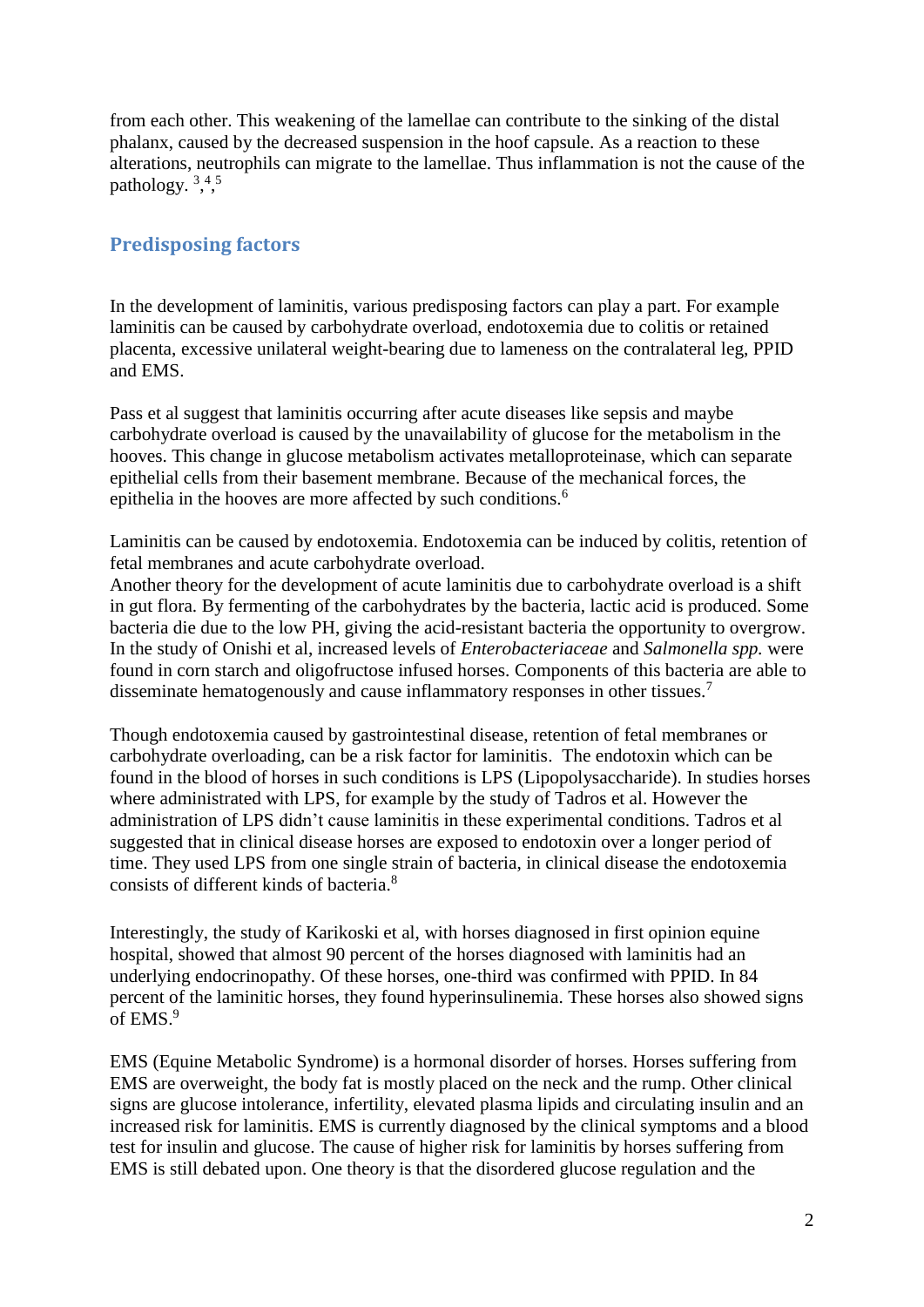vascular changes in the lamellae are the link between EMS and laminitis. Probably the increased weight causes more tension to the deep digital flexor tendon and sets more tension to the connection of the hoof with the lamellae.<sup>10</sup> In the study of Carter et al, hyperinsulinaemia turned out to be a predictor for laminitis. However a better predictor for development of laminitis is the response of insulin to a challenge with oral insulin, i.m. dexamthasone or i.v. glucose.<sup>11</sup> Horses affected with EMS are benefit with a diet of hay, and a supplement to provide daily vitamins and minerals. When the hay is soaked in water it contains less digestible energy and non-structural carbohydrates. With this diet, insulin sensitivity in horses affected with EMS can be improved.<sup>12</sup>

PPID (Pituitary Pars Intermedia Dysfunction) is a disease which affects mostly older horses. Affected horses can show abnormal fat distribution, bulging supraorbital fossa, hypertrichosis, hyperhidrosis, polyuria-polydipsia, dermatophilosis, lethargy and laminitis. The diagnosis for PPID can be based on high baseline plasma ACTH concentration. In the study of Donaldson et al, it has been shown that 70% of the laminitic horses are expected to suffer from PPID. <sup>13</sup>

#### **Treatment**

Utrecht University Equine Clinic uses a standardized protocol for treating laminitis. Since this protocol has been introduced, horses affected with acute laminitis have recovered better. Less horses were euthanized and more horses can function again as riding horse without lameness. <sup>14</sup> This protocol consists of medical treatment and measurements to change management. Medical treatment consists of acepromazine (Relaquine ®), meloxicam (Metacam ®) and acetylsalicylic acid(Carbasalaat calcium sachets 600mg ®). Measurements taken to change management are: cooling the hooves, changing the diet, and in a more chronic cases special shoeing. Cooling the hooves can be done with cold water, wet sand/coco or wet bandages. The sand/coco does not only cool the hoof but it also provides comfort and support to the hoof. The horses should not be forced to walk, so it is recommended to keep the horses in a stable or small paddock. The nourishment must consist of hay and water, food like carrots, apples and concentrates must be avoided. In case of acute laminitis, if it is possible shoes should be removed and the toe should be shortened. Later in chronic cases special shoes can be used to support the hoof. In all cases of laminitis it is important to find the underlying cause. If the horse is diagnosed with PPID, IR or EMS, the horse should be treated for these diseases.<sup>14</sup>

# **Aim of this study**

The purpose of this study is to evaluate the patients with laminitis that were presented to the Ambulatory Clinic of Utrecht University between 2003 and 2013. This evaluation provides more information about the risk factors for laminitis in horses, ponies and donkeys.

The hypotheses made for this study are:

*-The group of patients diagnosed with laminitis by the Ambulatory Clinic of Utrecht University consists of more ponies than horses, more donkeys than horses/ponies, more female than male and more older than younger animals.*

*- Amongst the group of patients diagnosed with laminitis by the Ambulatory Clinic of Utrecht University PPID (older animals) and EMS (younger animals) are the most occurring underlying causes.*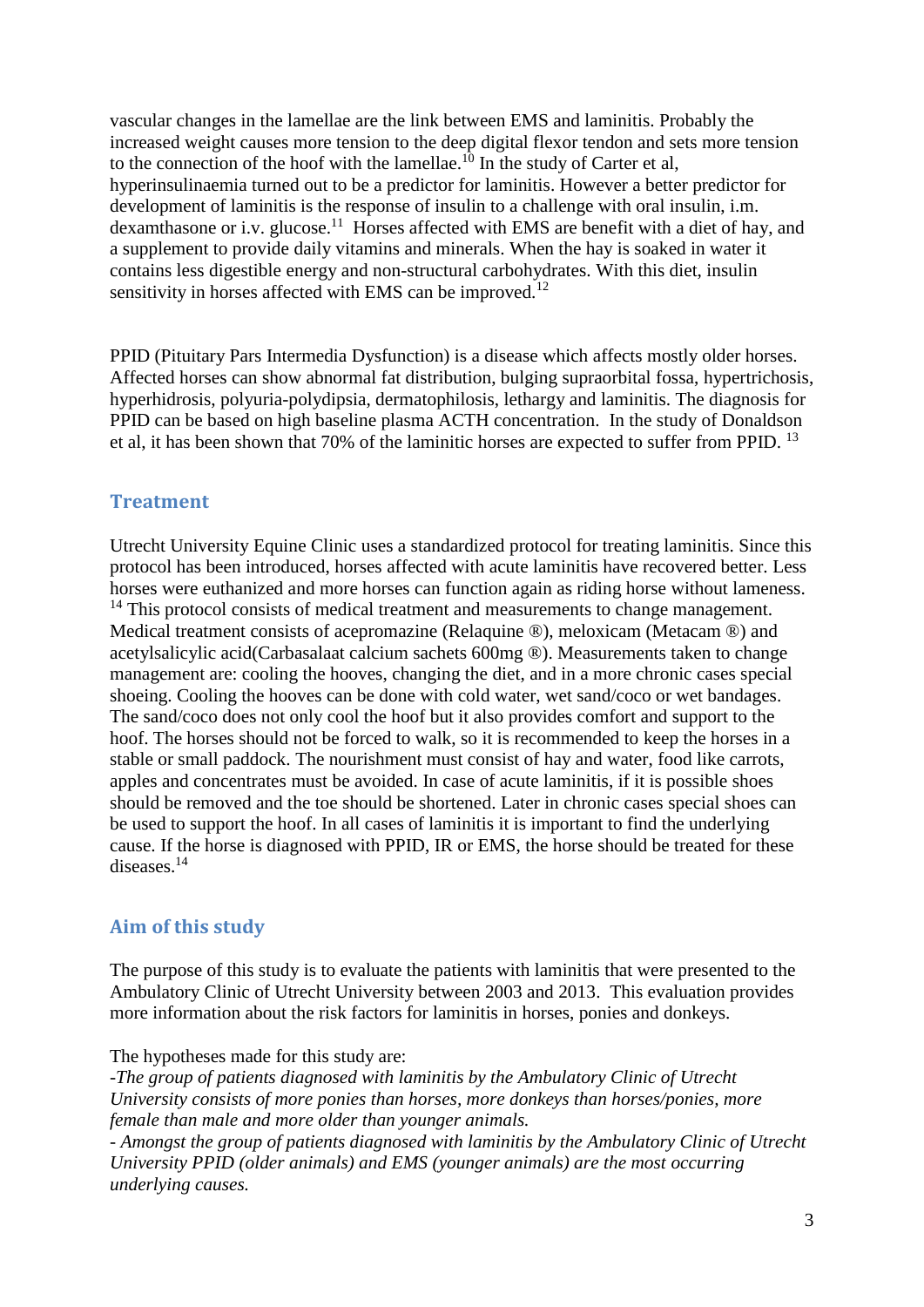Despite of the many other risk factors found in other studies, this study will focus on the underlying causes, gender, age, and the differences between horses versus ponies and horses/ponies versus donkeys. Other risk factors will not be evaluated in this study, because of the limited information available from the participating patients.

# **Materials and methods**

#### **Collecting data**

To collect the data, a computer with the veterinary software program Vetware installed on it was used. The Ambulatory Clinic of Utrecht University has stored information about owners, patients and treatments in Vetware over the past ten years. To collect data about patients diagnosed with laminitis, the following searching terms were used: 'hoefbevangen', 'bevangen', 'laminitis'. During the study other search terms were used to gain more understanding about the underlying causes. The used terms for this were: 'nageboorte', 'ret sec', 'toxinemie' and 'overbelasting'. The specified period was from 01-01-2003 to 20-11- 2013. All collected information was sorted and analysed to determine the relevance of the data. Some patients could be excluded after the first view. Some dossiers contained the searching terms just to exclude laminitis as possible diagnose and the searching term 'bevangen' could also be used for patients with exertional rhabdomyolysis instead of laminitis. Automatically some important information was enclosed in the Excel files, for example gender, breed, species and birthdates. Other information had to be collect by filling in all patient numbers.

The numbers of the relevant patients were typed one by one in Vetware to extract all available information for each selected patient. The Excel file was extended with the information required for this study. In the Excel file the following information was collected:

- Recidive after the first diagnosis of laminitis
- X-rays of the third phalanx
- Information about underlying causes for laminitis found by a blood test (for example PPID or EMS)
- Clinical signs for PPID or EMS The clinical signs of PPID which were looked for are hypertrichosis, abnormal fat deposits, or just the notation of the suspicion of PPID. The clinical signs of EMS which were looked for are excessive condition, cresty neck or just the notation of the suspicion of EMS.
- Treatment

Vetware could also make a list of all patients admitted to the Ambulatory Clinic in the same period of time. Of all patients the following information was collected: species, breed an gender.

The data was exported to Excel 2010. Graphs were made in Excel. For the statistical analysis the program IBM SPSS Statics 20 was used.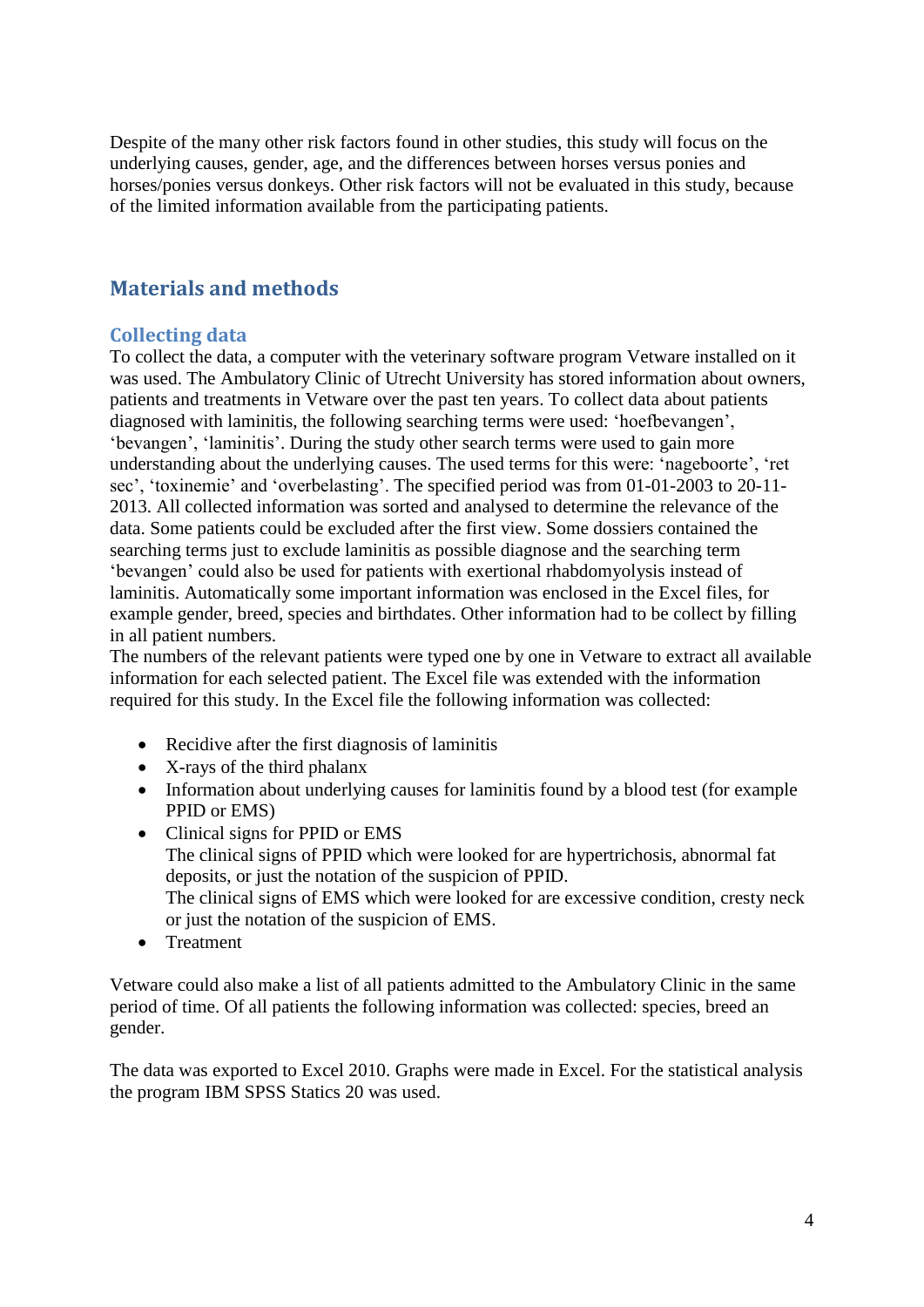#### **Animals**

The total amount of patients visited/examined by the Ambulatory Clinic of Utrecht University from 2003 to 2013 consisted of 6557 horses, 3282 ponies and 304 donkeys. From these patients, 94 horses, 244 ponies and 19 donkeys were found with a diagnosis of laminitis. From the laminitic patients 138 were male and 227 were female.

#### **Statistical analyses**

For the graph about gender and the graph about species, the data was statistically analysed. The program used to make the calculations was IBM SPSS Statistics 20. For this data it was important to know if the differences between laminitic or non-laminitic patients of different genders and species were significant. To analyse this, the Chi square Cross tabs test has been used. When looking at the different genders, only male versus female had to be compared, however when looking at the different species, calculations had been made between horse versus pony, pony versus donkey and donkey versus horse.

This analysis supplies a certain P value. When this value was below 0.05, the difference for laminitic or non-laminitic patients was found to be significant.

## **Results**

Between 2003 and 2013 10,143 patients were admitted to the Ambulatory Clinic of the Utrecht University. 365 of these patients were diagnosed with laminitis. Amongst the patients diagnosed with laminitis there were 102 horses, 244 ponies and 19 donkeys. From all patients admitted to the Ambulatory Clinic 6,557 were horses, 3,282 ponies and 304 donkeys. The percentage of the total admitted patients which were diagnosed with laminitis is 1,56% of the horses, 7,43% of the ponies and 6,25% of the donkeys. (Graph 1) The difference between horses versus ponies and between horses and donkeys is significant (Chi Square cross tabs  $X^2 = 223,94$  and 36,84 P=0,00). However the difference between donkeys and ponies is not significant (Chi Square Cross tabs  $X^2=0.60$  P=0,44)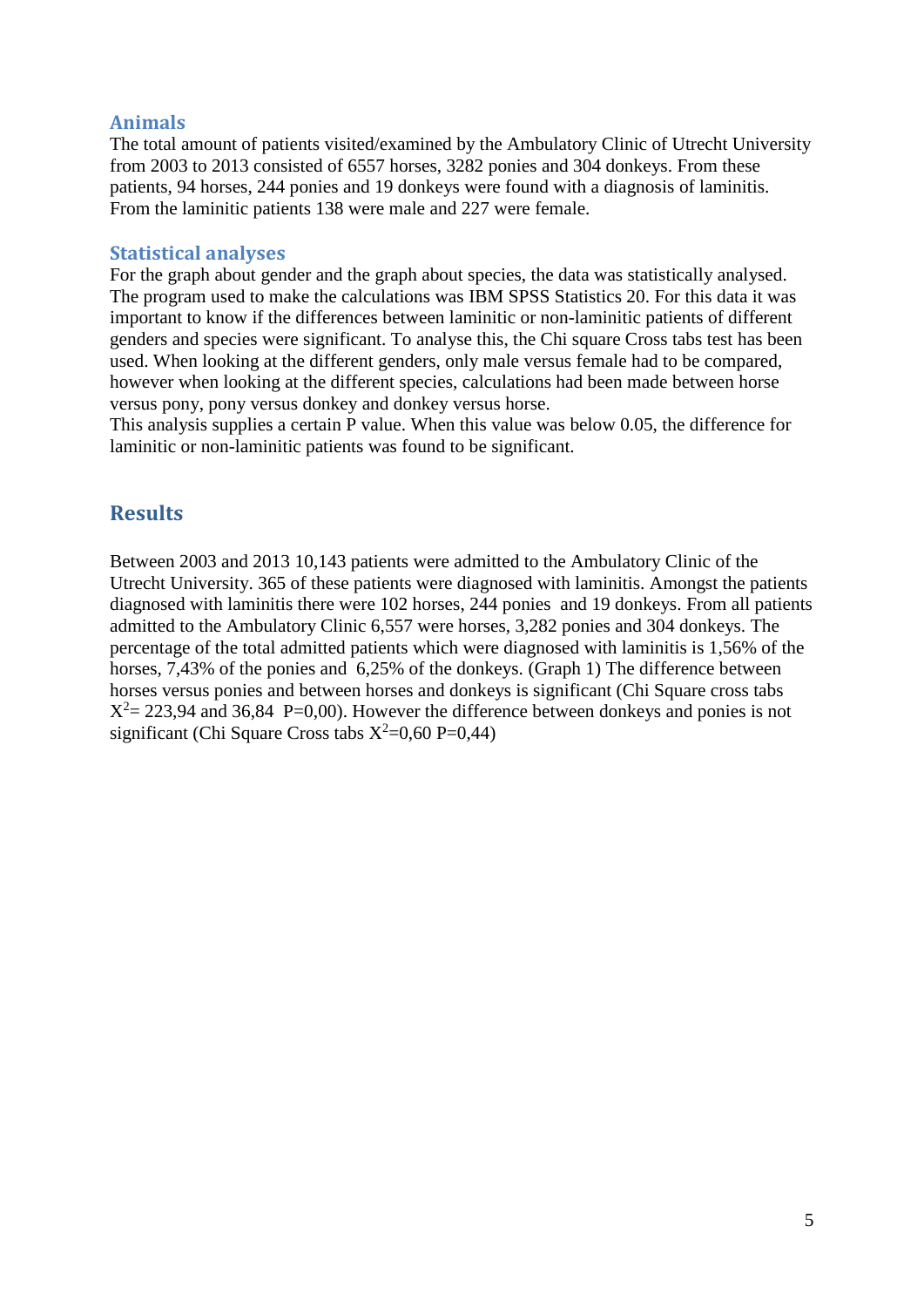

*Graph 1, This bar chart shows the percentage of horses, ponies and donkeys that were diagnosed with laminitis between 2003-2013 by the Ambulatory Clinic of Utrecht University. The difference between horses versus ponies and donkeys versus horses was significant (X<sup>2</sup>=223,94 and 36,84 P=0,00)*

4,527 of all patients were male and 4,856 patients were female. 138 males and 227 females were diagnosed with laminitis. Thus 3,04% of the males and 4,67% of the females were diagnosed with laminitis. (Graph 2) This difference between males and females is significant (Chi Square Cross tabs  $X^2 = 17,58 \text{ P=0,00}$ )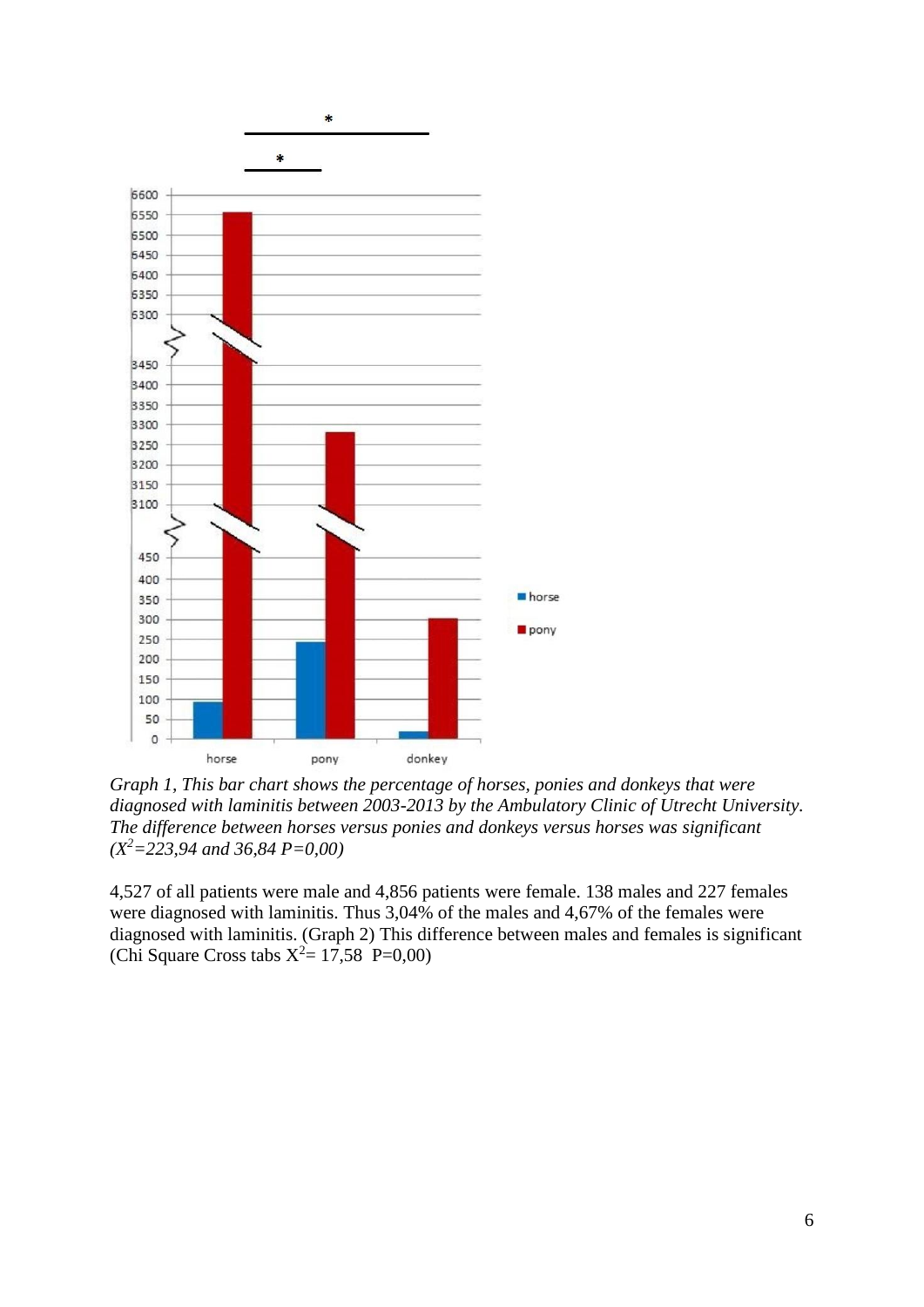

*Graph 2, This bar chart shows the percentage of male and female patients diagnosed with laminitis between 2003 and 2013 by the Ambulatory Clinic of Utrecht University. The difference between male and female was significant (*X <sup>2</sup>= 17,58 *P=0,00)*

The laminitic patients in this study have an age in a range from 2 to 35 years at the moment of the first diagnosis of laminitis, with an average of 15 years. 110 patients are aged between 0 and 10, 153 are aged between 11 and 20 and 81 patients were 21 years or older. (Graph 3)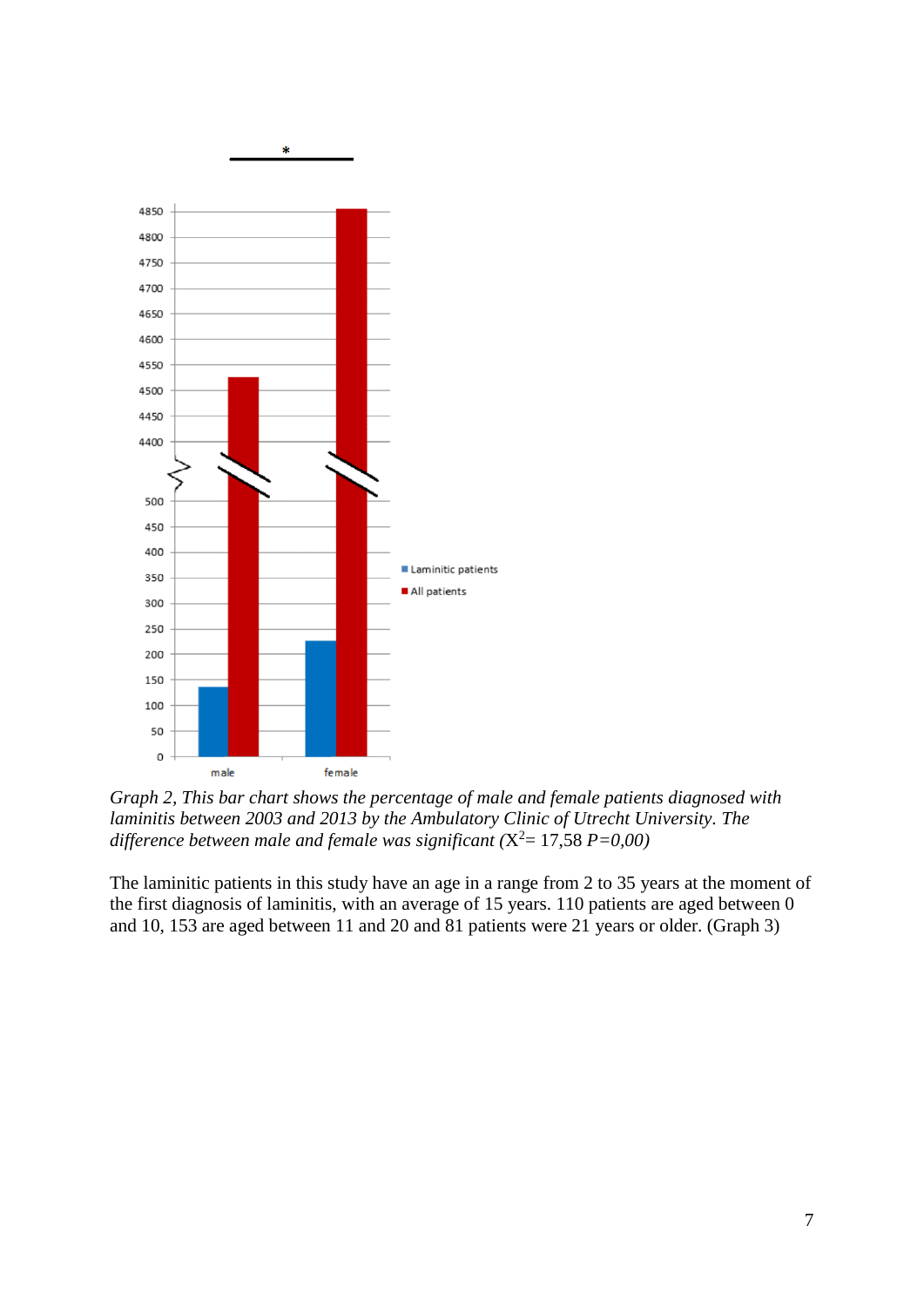

*Graph 3, This bar chart shows the ages of the patients with laminitis, at the time of their first diagnosis of laminitis by the Ambulatory Clinic of Utrecht University.*

For 59% of the patients diagnosed with laminitis the underlying cause for the development of laminitis is unknown. 25% of the patients were diagnosed with EMS and 16% with PPID, by blood test or by clinical signs. (Graph 4) This were respectively 219,94 and 58 horses. From the horses diagnosed with EMS, only one was diagnosed by blood test. By PPID 35 of the diagnosis were confirmed by blood test.



*Graph 4, This pie chart shows the underlying causes (unknown or signs of PPID or EMS) for the patients diagnosed with laminitis between 2003 and 2013 by the Ambulatory Clinic of Utrecht University.*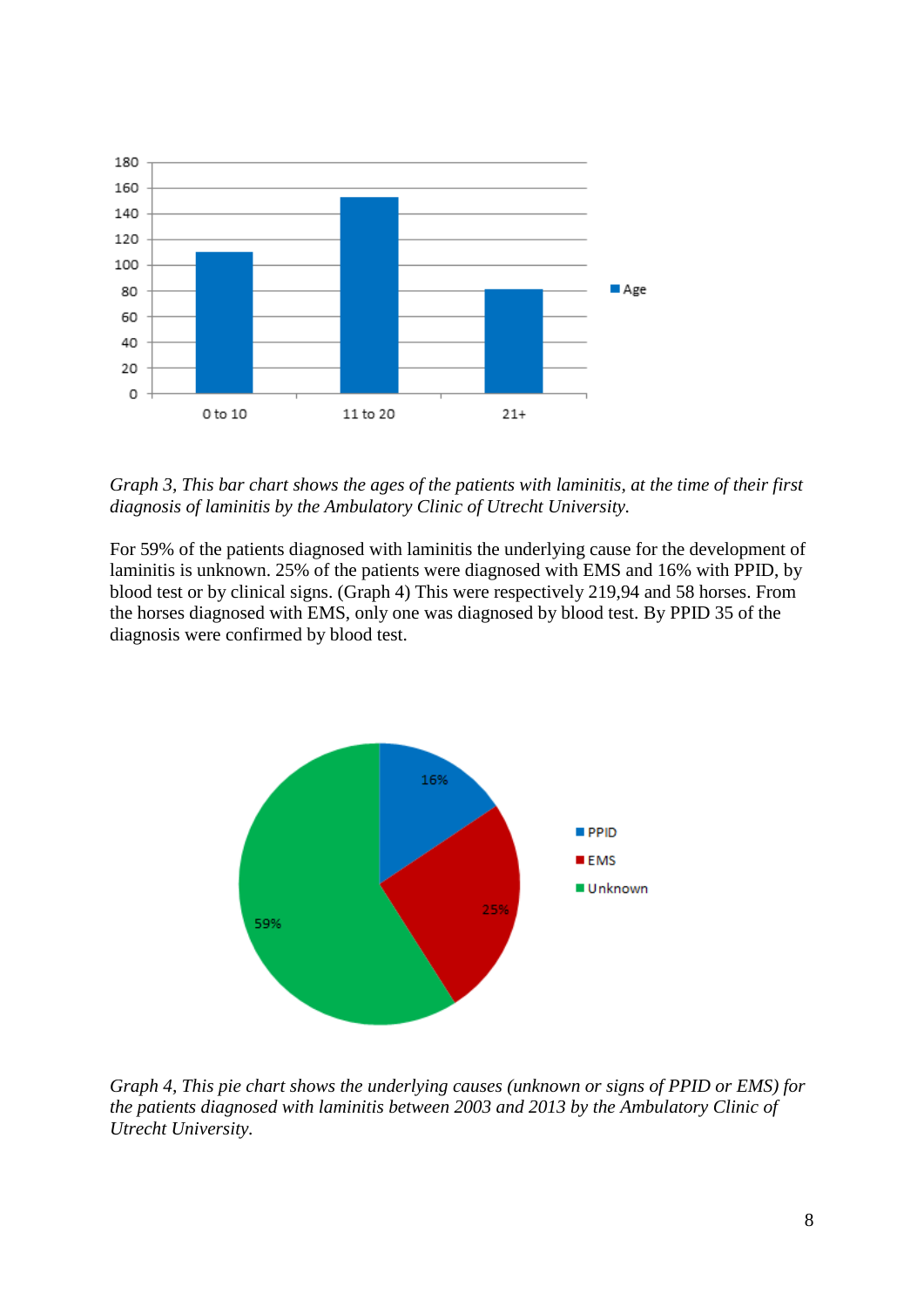The age of the patients diagnosed with both laminitis and EMS varied from 1 up to 31 years, with a peak in the category of 11 up to 15 years. Patients diagnosed with both laminitis and EMS have an age in the range from 5 up to 31 years, with a peak in the category of 21+ years. (Graph 5)



*Graph 5, This bar chart shows the ages of the patients diagnosed with laminitis between 2003 and 2013 by the Ambulatory Clinic of Utrecht University, which also were diagnosed with- or showing signs of PPID or EMS.*

Of the laminitic patients 28% are Shetland ponies. This is the biggest group of laminitic patients. Compared to the total amount of admitted Shetland ponies, they are the largest group: 13.66% of the admitted Shetland ponies were diagnosed with laminitis. After the Shetland pony the largest groups are Haflinger, Fjord, Welsh pony, and Donkey with respectively 7.55%, 7.28%, 6.70% and 6.25%. The greatest part of the admitted horses to the Ambulatory Clinic were Dutch Warmbloods (36%). The Dutch Warmbloods were the second largest group of al laminitic patients (15%). When compared to the total amount of Dutch Warmbloods, the amount of Dutch Warmbloods diagnosed with laminitis is not very large, as only 1.53% of these Dutch Warmbloods have been diagnosed with laminitis. (Graph 6)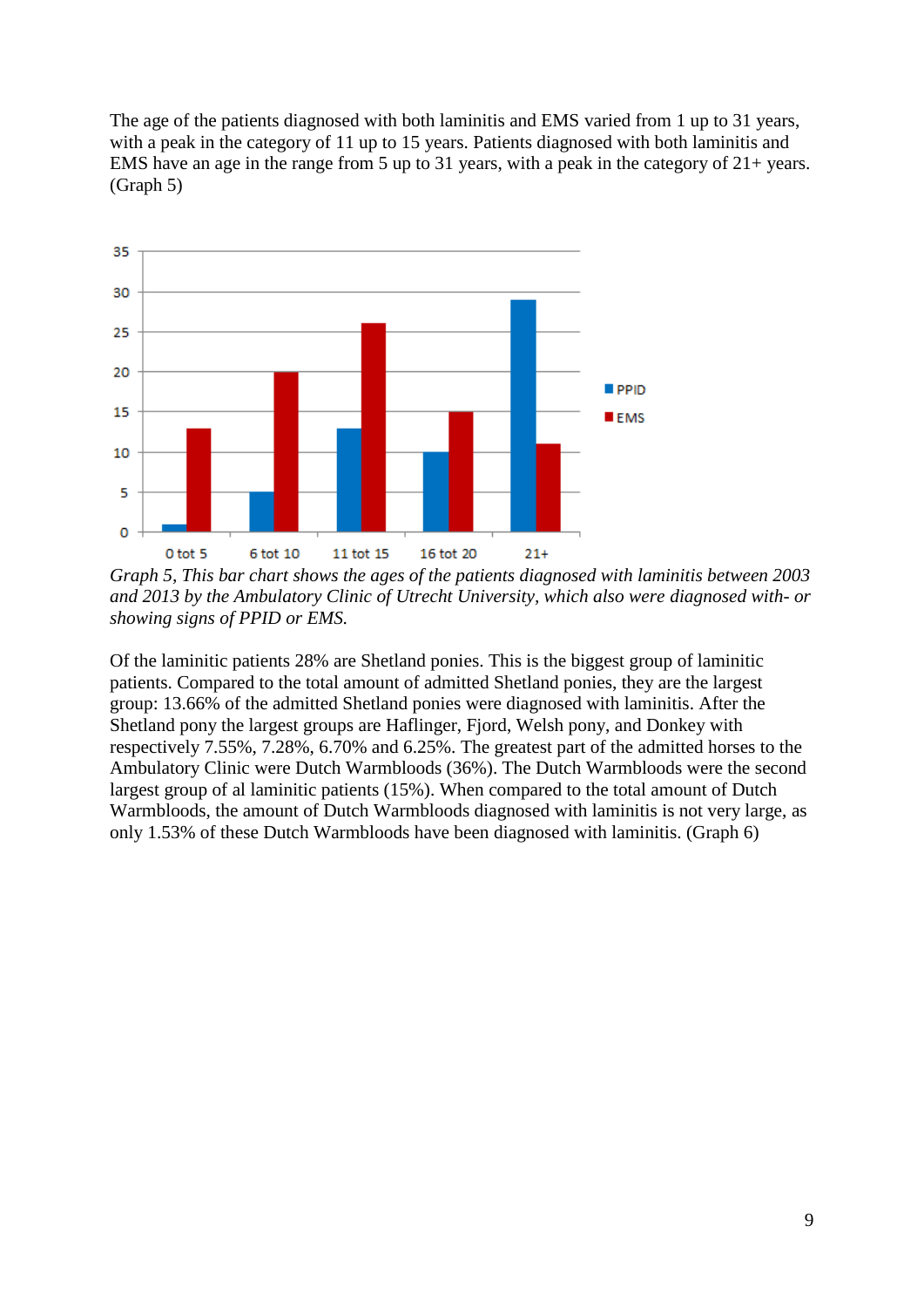

*the breed of the total number of horses admitted by the Ambulatory Clinic between 2003- 2013 The breeds which have five or less horses diagnosed with laminitis were omitted.*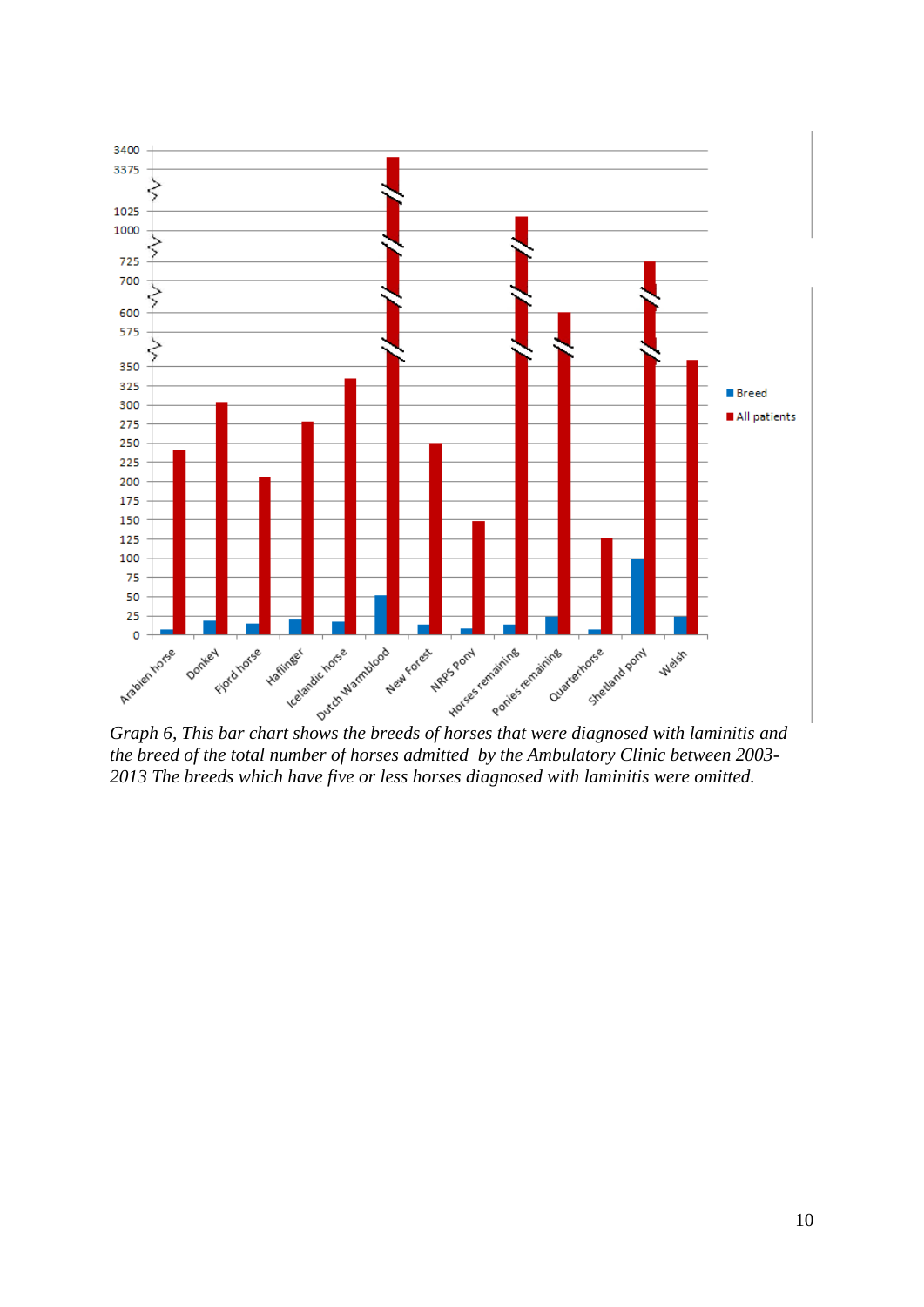# **Discussion**

The data used in this study is obtained from Vetware. This means that the quality and quantity of the data depends on how much information was stored in this software program. Vetware is used to make up the invoice and information about the treatment and medication of patients can be stored. However there can be some complementary information about the condition of the patient. This study has made an attempt at finding out which underlying causes there are with the laminitis patients. Patients for whom an underlying cause could not be found were placed in the group 'Unknown'. Due to the lacking information it is possible that many horses in group 'Unknown' do suffer from either PPID or EMS, however it is not diagnosed or saved in Vetware. Therefore the groups PPID and EMS are probably underestimated.

The groups 'PPID' and 'EMS' consists of patients diagnosed with PPID and EMS by a blood test and patients which were diagnosed by the clinical signs. Many of the horses have not been bloodtested for these diseases. Due to the high costs of the blood test for EMS, in practice this test has not been used very often. In this study, only 6 horses were tested for EMS. Recently a new test for PPID has been released that works by determining ACTH baseline value in blood. Before availability of this test in October 2012, testing for PPID was more difficult. PPID has to be treated during the rest of the life of the affected horses. Some owners don't want to treat their horses for so long, therefore they are not interested in a PPID test for their horses. For the cases with clinical symptoms for PPID or EMS which have not been tested, the groups 'PPID clinical' and 'EMS clinical' are used. Horses were placed in these groups when indications for clinical symptoms have been found in Vetware. So this depends on whether or not the findings suggesting clinical signs of PPID or EMS were stored in Vetware. It has been found that the clinical signs of PPID are very characteristic, therefore in this study the horses which showed clinical signs of PPID were assumed to have PPID. For some graphs and calculations, clinical PPID/EMS and bloodtested cases of PPID/EMS were put together.

The graph of the breeds displays the distribution amongst different breeds. The breeds which have five or less horses diagnosed with laminitis were omitted. For this graph, no statistical analyses have been made, because of the small groups. This graph is placed in this article to show which breeds are more at risk to develop laminitis. Therefore this is a specification of the subdivision of horses versus ponies. The graph shows that the Shetland pony has a very high risk of developing laminitis. Other breeds which have a high risk to develop laminitis are the Welsh pony, the Haflinger and donkeys.

Menzies-gow et al did not find a significantly higher risk for ponies to develop laminitis compared to horses.<sup>16</sup> The findings of Menzies-gow et al are in contrast to the results of this study. However Karikoski et al had observed that there were more ponies than other breeds diagnosed with laminitis, and Wylie et al find a continuous variable for increased risk of laminitis with each cm decrease in height. In this study no association has been found between the risk of laminitis and increasing age.<sup>9,18</sup> In the study of Polzer and Slater was no association found between age, gender, breed or seasonality and the risk on laminitis.<sup>19</sup>

Interpreting graph , it is important to realise that above 21 years is quite old for horses. In the group of 21+ there are less horses because not many horses reach that age.

In this study, more females than males were suffering from laminitis. Possibly this is related to the higher risk of females having PPID as suggested in previous studies.<sup>15</sup> The graph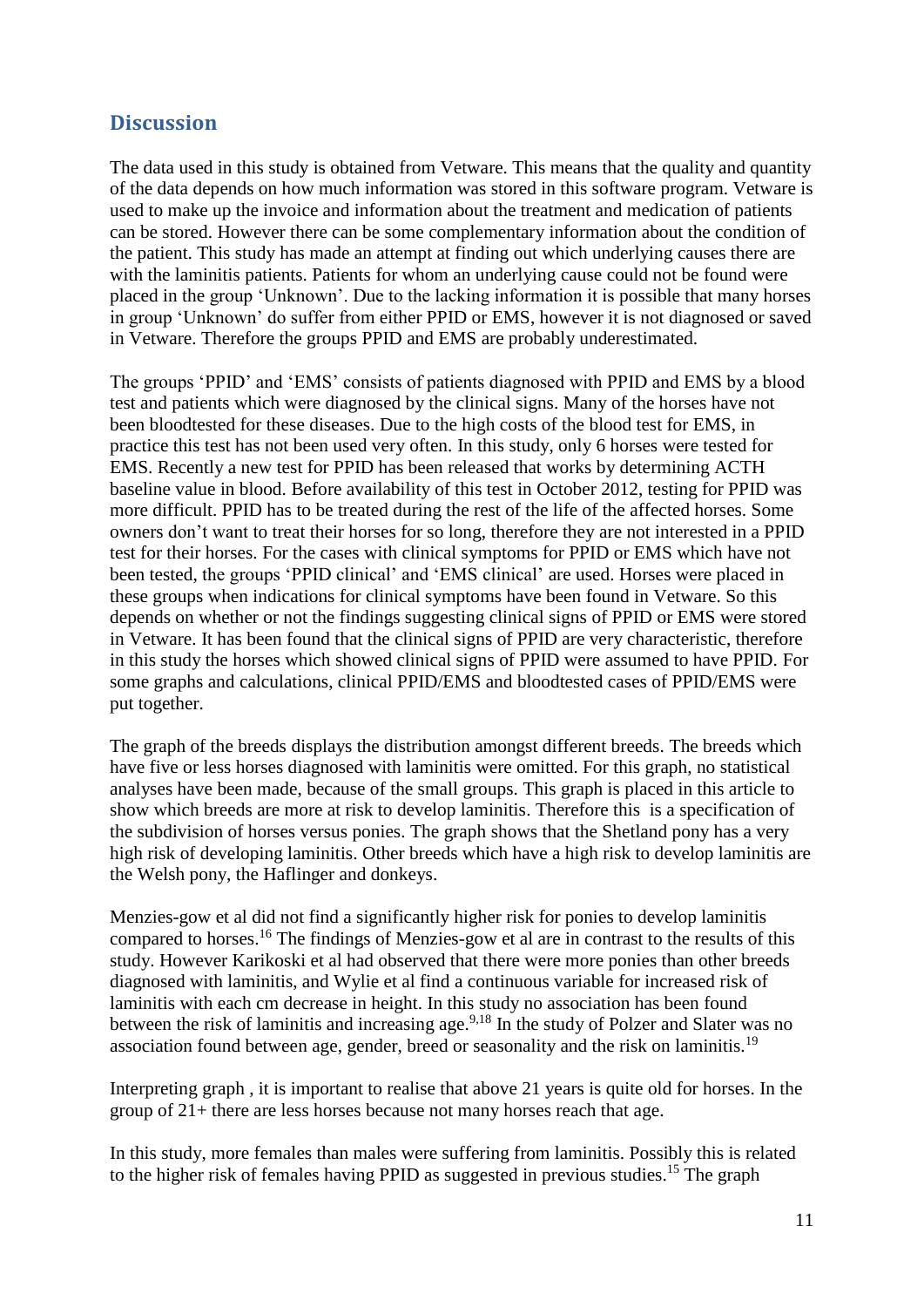showing the gender of the patients also displays the total amount of males and females treated by the Ambulatory Clinic.

Between 2003 and 2013 only a small amount of stallions were admitted by the Ambulatory Clinic, therefore all male animals are together in one group.

In the study of Menzies-gow et al, females were at greater risk of laminitis than males.<sup>16</sup> Alford et al mentioned the possibility for endogenous and exogenous estrogen and estrogenic compounds to be the reason why females are at greater risk to develop laminitis.<sup>17</sup>

### **Conclusion**

The first hypothesis was: *The group of patients diagnosed with laminitis by the Ambulatory Clinic of Utrecht University consists of more ponies than horses, more donkeys than horses/ponies, more female than male and more older than younger animals. This hypothesis* can be partly accepted. The results showed than more ponies than horses were affected with laminitis. Donkeys admitted with laminitis are a small group, compared with horses and ponies admitted with laminitis. However when the total amount of horses, ponies and donkeys admitted to this first opinion equine hospital was taken into account, donkeys were not the largest group, but certainly an important group. Graph 6 shows that the greatest group of breeds from the horses admitted with laminitis is the Shetland pony. Another important group is the Dutch Warmblood, as 36,1% of all admitted horses are Dutch Warmbloods.

The group of females was significantly greater than the group of males affected with laminitis. It cannot be said that the horses admitted with laminitis where older. The group of horses between 11 to 20 years are slightly larger than other age groups. The group of horses with ages between 0 and 10 years was the second largest.

The second hypothesis was: *Amongst the group of patients diagnosed with laminitis by the First opinion horse practice of Utrecht University PPID (older animals) and EMS (younger animals) are the most occurring underlying causes.* When looking at the results only, this hypothesis can be rejected. The greatest part (59%) of the underlying causes was unknown. When taking the discussion into consideration, this hypothesis should not be rejected immediately. It can be assumed that the group of PPID and EMS patients is much larger than only the number of patients which were diagnosed by bloodtesting. Furthermore graph 5 shows that with horses in age category  $21+$ , the underlying case is more often PPID than EMS.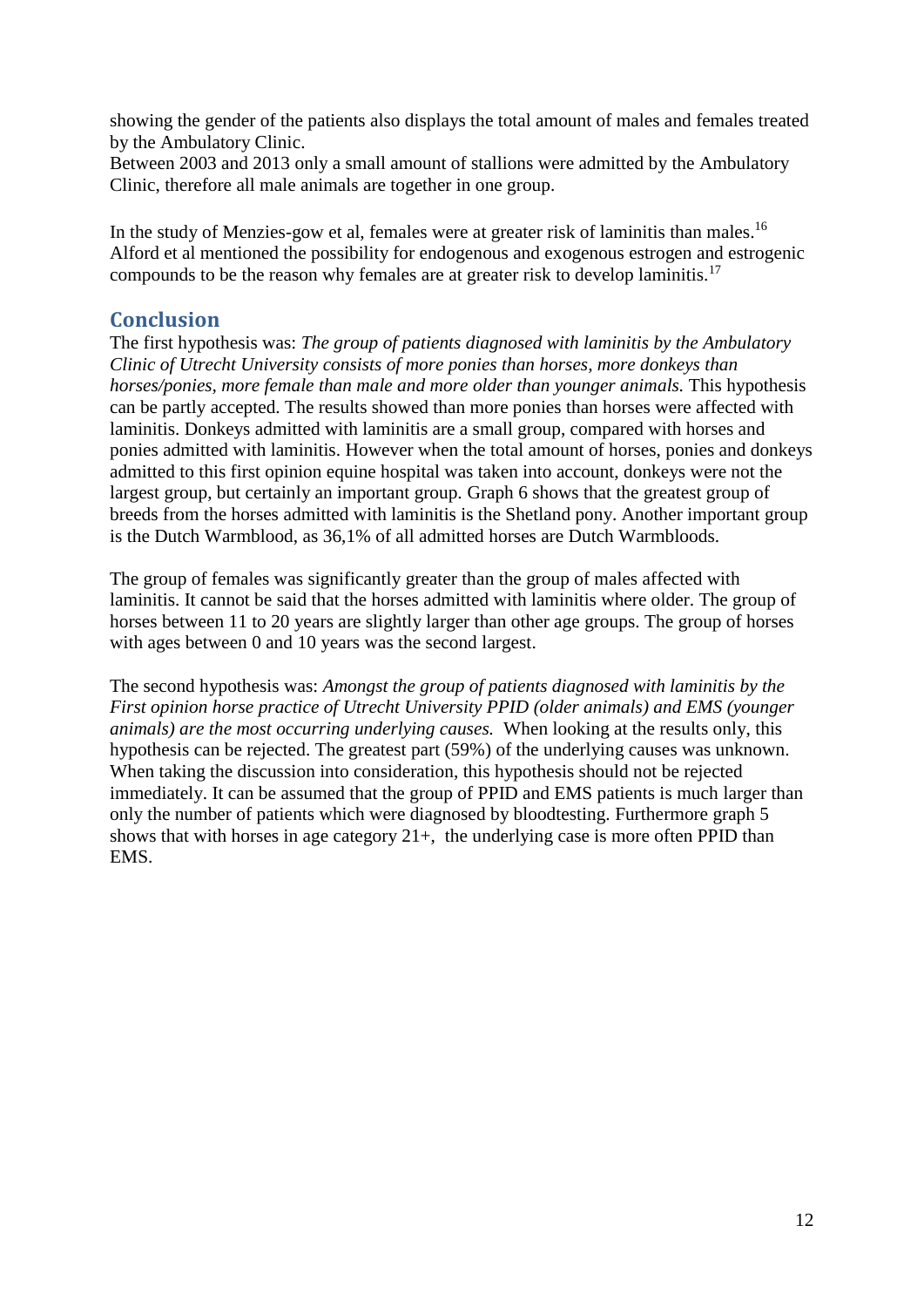## **Bibliography**

1. Kane AJ, Traub-Dargatz J, Losinger WC, Garber LP. The occurrence and causes of lameness and laminitis in the US horse population. *Proc Am Assoc Equine Pract.San Antonio*. 2000:277-280.

2. Eades SC, Holm AM, Moore RM. A review of the pathophysiology and treatment of acute laminitis: Pathophysiologic and therapeutic implications of endothelin-1. . Proceedings of the Annual Convention of the AAEP 2002:353-361.

3. Pollitt CC. Basement membrane pathology: A feature of acute equine laminitis. *Equine Vet J*. 1996;28(1):38-46. Accessed 15 October 2013.

4. van Eps AW, Pollitt CC. Equine laminitis model: Lamellar histopathology seven days after induction with oligofructose. *Equine Vet J*. 2009;41(8):735-740. Accessed 14 October 2013.

5. de Laat MA, Patterson-Kane JC, Pollitt CC, Sillence MN, McGowan CM. Histological and morphometric lesions in the pre-clinical, developmental phase of insulin-induced laminitis in standardbred horses. *The Veterinary Journal*. 2013;195(3):305-312.

6. Pass MA. Decreased glucose metabolism causes separation of hoof lamellae in vitro: A trigger for laminitis? *Equine veterinary journal.Supplement*. 1998(26):133-138.

7. Onishi JC, Park J-, Prado J, et al. Intestinal bacterial overgrowth includes potential pathogens in the carbohydrate overload models of equine acute laminitis. *Vet Microbiol*. 2012;159(3-4):354-363. Accessed 19 January 2014.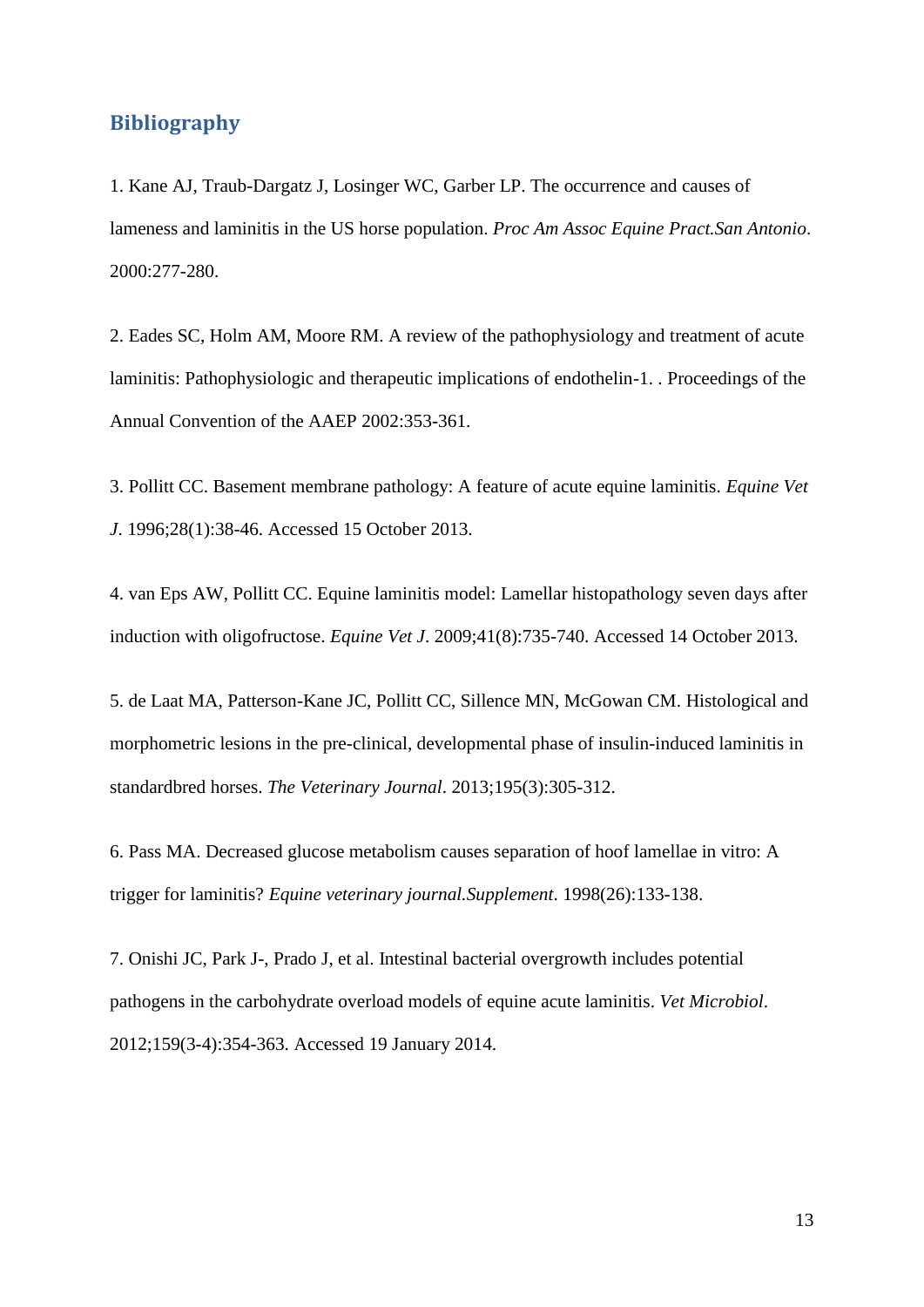8. Tadros EM, Frank N. Effects of continuous or intermittent lipopolysaccharide administration for 48 hours on the systemic inflammatory response in horses. *Am J Vet Res*. 2012;73(9):1394-1402. Accessed 28 April 2014.

9. Karikoski NP, Horn I, McGowan TW, McGowan CM. The prevalence of endocrinopathic laminitis among horses presented for laminitis at a first-opinion/referral equine hospital. *Domest Anim Endocrinol*. 2011;41(3):111-117.

10. Johnson PJ. The equine metabolic syndrome peripheral cushing's syndrome. *Veterinary Clinics of North America, Equine Practice*. 2002;18(2):271-293. 96 ref.

11. Carter RA, Treiber KH, Geor RJ, Douglass L, Harris PA. Prediction of incipient pastureassociated laminitis from hyperinsulinaemia, hyperleptinaemia and generalised and localised obesity in a cohort of ponies. *Equine Vet J*. 2009;41(2):171-178. Accessed 17 December 2013.

12. McGowan CM, Dugdale AH, Pinchbeck GL, Argo CM. Dietary restriction in combination with a nutraceutical supplement for the management of equine metabolic syndrome in horses. *The Veterinary Journal*. 2013;196(2):153-159.

13. Donaldson MT, Jorgensen AJR, Beech J. Evaluation of suspected pituitary pars intermedia dysfunction in horses with laminitis. *J Am Vet Med Assoc*. 2004;224(7):1123- 1127. Accessed 17 December 2013.

14. Oosterlaan-Mayer B, Back W, Sloet Van Oldruitenborgh-Oosterbaan MM. The effect of a treatment protocol on the prognosis of equine laminitis. *Tijdschr Diergeneeskd*. 2002;127(21):644-649. Accessed 10 February 2014.